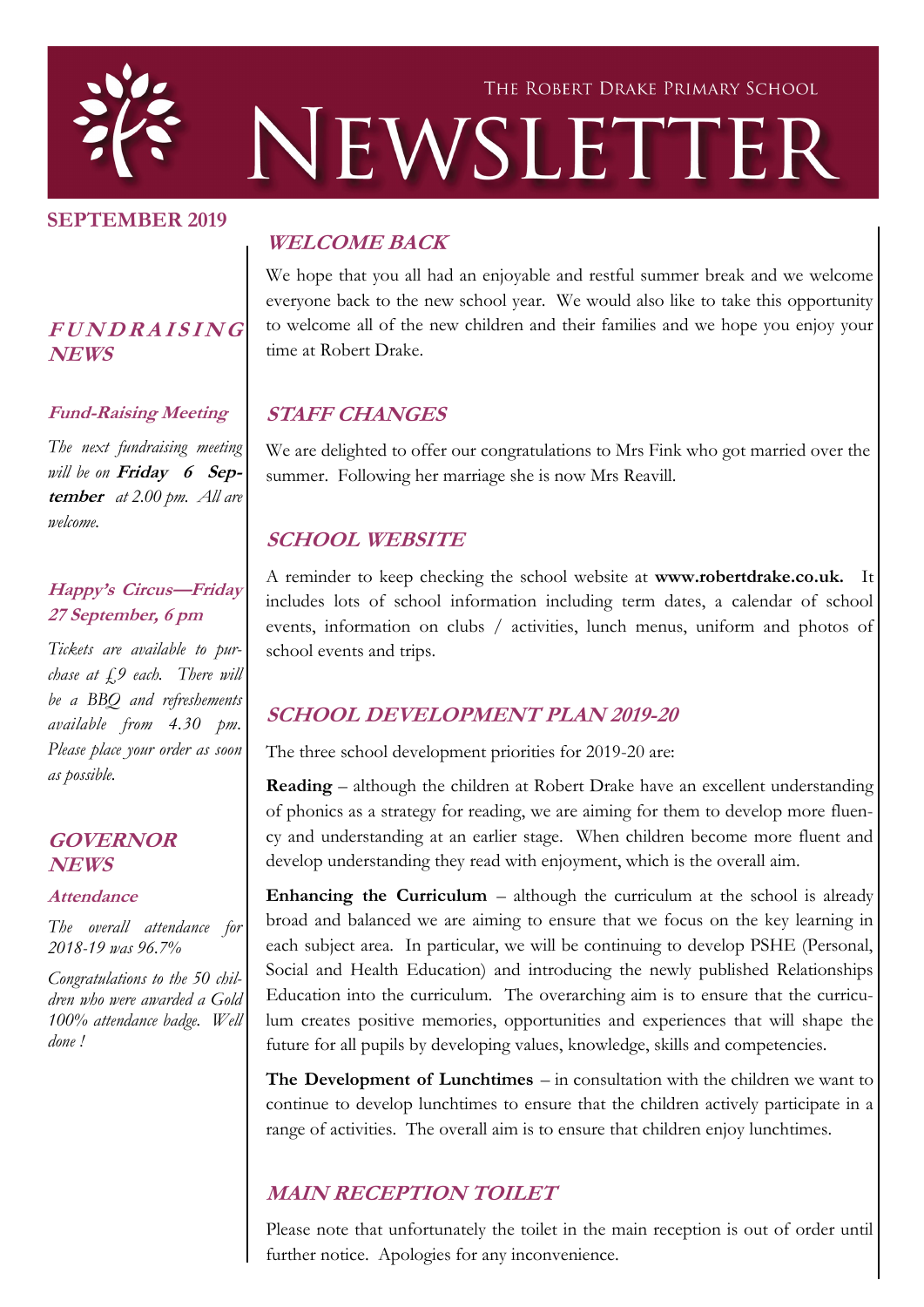## **CONTACT DETIALS**

In the event that your contact details change, please ensure that you complete a new contact detail form and hand in to the Main Office. Blank copies of the form are available from the information stand in Reception.

### **ATTENDANCE AND PUNCTUALITY**

We would like to thank all of those parents and carers who ensure that their child comes to school regularly and on time. This is something which is essential in making sure children receive the best education possible. Overall attendance for 2018- 2019 was 96.17%. This is a drop in percentage from previous years, and from this year the school has therefore recruited a new Attendance and Compliance Officer.

Punctuality is key to education, and many hours of teaching are lost though lateness. As last year, the system for registering pupils who are late to school is as follows: if a pupil is not in school by 8.50am, the usual entrance doors will be locked and pupils will have to enter school via the reception entrance. They will then be registered as a late arrival by appointed attendance monitors, who will then walk the late pupils to their classes. Your assistance in ensuring that your child arrives to school on time is much appreciated.

## **DISADVANTAGED PUPIL FUNDING/ FREE SCHOOL MEALS**

The Pupil Premium Funding is allocated to children from low-income families who are currently known to be eligible for free school meals and children who have been looked after continuously for more than six months.

You may register your child for Free School Meals if you receive a range of benefits such as Income Support, Income-based Jobseeker's Allowance, Income-related Employment and Support Allowance and Child Tax Credit (provided your annual income does not exceed  $\text{\textsterling}16,190$ ).

Registering is quick and easy. If you think you might be eligible, Essex County Council has an online application form on their website:

https://www.essex.gov.uk/Education-Schools/Schools/Pupil-Parent-Support/ Pages/Free-school-meals.aspx

If you meet the eligibility criteria, registering for Free School Meals will bring more money to the school which will benefit your child. Our Pupil Premium Funding is also used to provide support for pupils in a number of ways. As well as enabling your child to have the option of a free, healthy meal at lunchtime, other benefits may also be available for registered children, such as help with the cost of school trips.

Further details are available on the school website.

Please be assured that registering for Free School Meals is completely confidential and your child's peers need not know they have applied. Please contact the school office if you have any questions or require help with your application.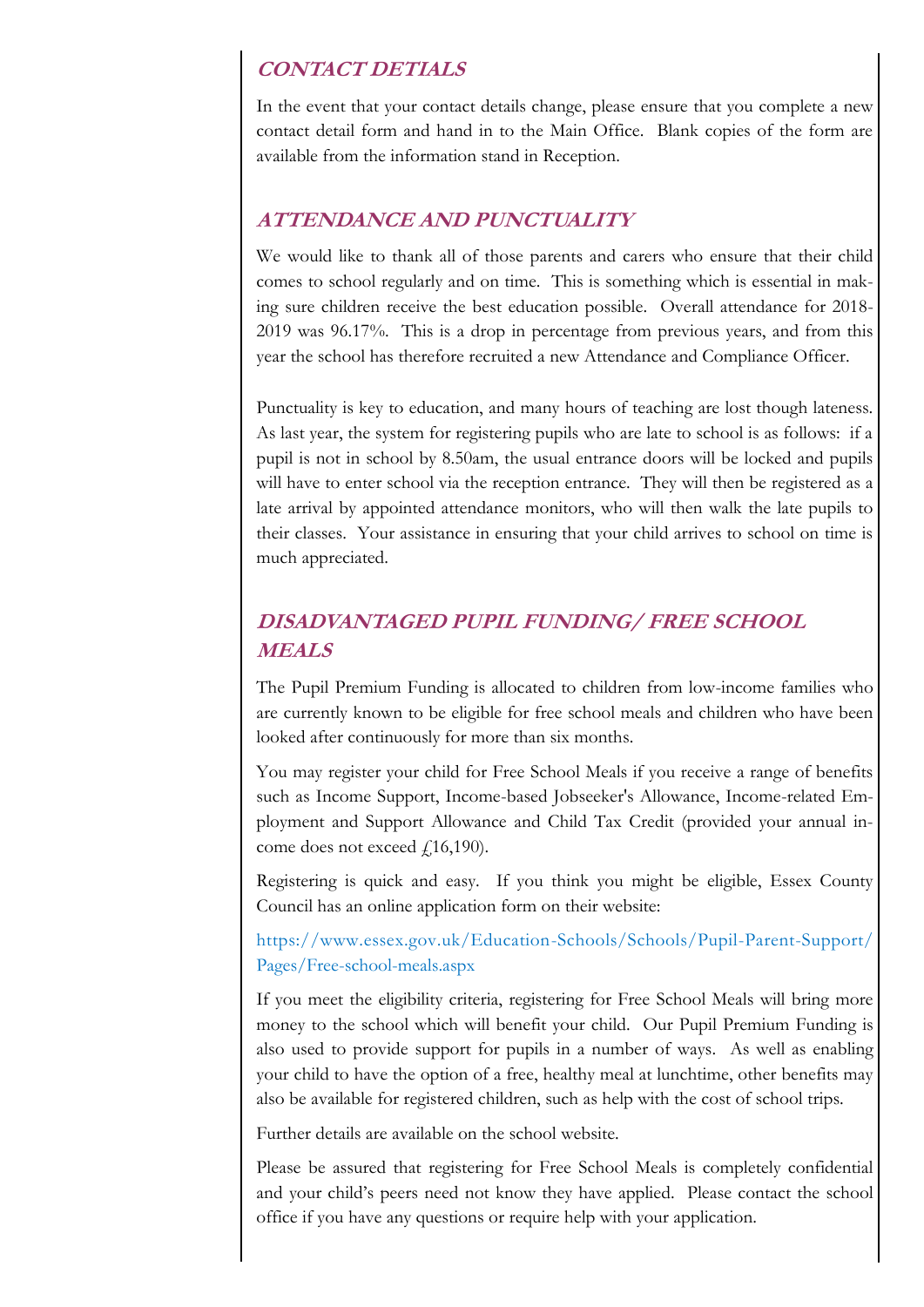## **SCHOOL UNIFORM**

Please could all parents / carers ensure that all children come to school wearing the correct uniform. Staff will be extra vigilant in checking that pupils are dressed correctly. A school uniform list is printed at the end of this newsletter.

## **NAMING CHILDREN'S PROPERTY**

Please can all parents / carers ensure that all clothing, PE bags, book bags, water bottles and lunch boxes are clearly marked with your child's name. There was a great deal of lost property at the end of last term which we were unable to return as it was not named. Thank you.

# **PARENTAL QUERIES**

We would like to remind you that any parental queries should be referred, in the first instance, to your child's class teacher. If these remain unresolved, please make an appointment to see Mrs Rawling if your child is in Years 3 to 6, or Miss Fowler / Mrs Jackson if your child is in Early Years, Year 1 or Year 2.

## **FRENCH CLUB**

Euro Kids is a club which specialises in French tuition for the 5 to11 year age group. The French Club aims to give children an introduction to the written and spoken language in an informal atmosphere and encourage each child to read, write and speak French with confidence. There are some spaces available in the club this term, both for children who have just moved up into year 1, and for the older year groups too. Children are much more prepared and confident in the French language when they eventually move onto secondary school if they are introduced to the language at an earlier age.

The French Club is takes place Monday lunchtimes at the Robert Drake School. The first session of this term will be Monday 23 September. The cost of each session is  $f(4.50,$  payable termly in advance, with a one-off joining fee of  $f(12.50)$  which includes a glossy workbook(s) and bag that pupils can work through at their own pace.

If you would like your child to attend, please contact Sharon, by e-mail on eurokids@btinternet.com with your child's full name, year group and your email address and mobile telephone number.

## **ADMINISTERING MEDICINES AT SCHOOL**

The school is being increasingly asked to administer ad hoc medicines to children during the school day. We do understand that this is required in many circumstances but would like to draw parents and carers attention to the following which forms part of the school's First Aid Policy.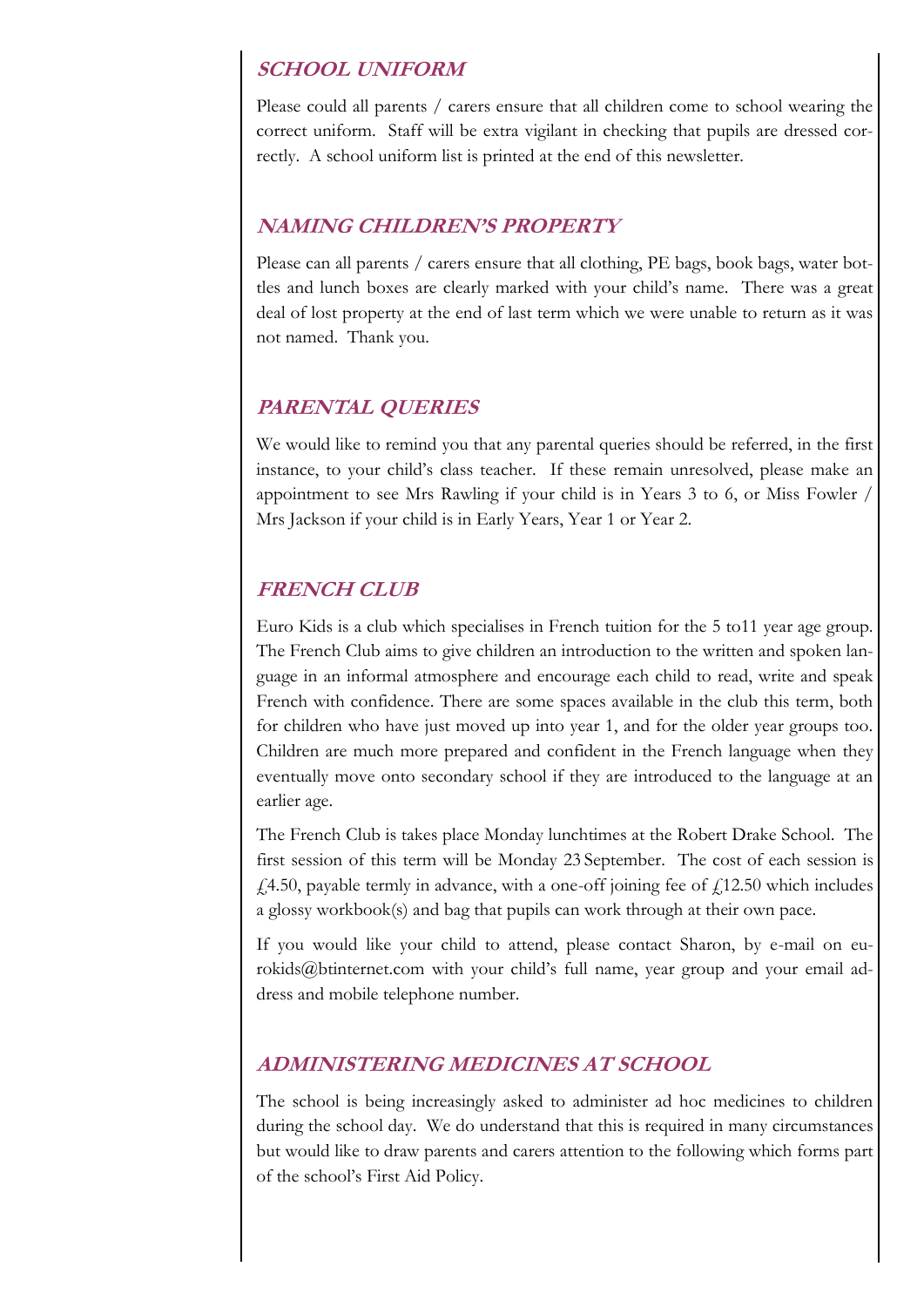'Medicines should only be taken to school when essential; that is where it would be detrimental to a child's health if the medicine were not administered during the school 'day'. Medicines will only be accepted that have been prescribed by a doctor, dentist, nurse prescriber or pharmacist prescriber. Medicines should always be provided in the original container as dispensed by a pharmacist and include the prescriber's instructions for administration and dosage.

### **Medicines will not be accepted that have been taken out of the container as originally dispensed nor make changes to dosages on parental instructions.**

Where appropriate, medicines that are prescribed in dose frequencies should be taken outside school hours. Parents/carer's should be encouraged to ask the prescriber about this. It is to be noted that medicines that need to be taken three times a day could be taken in the morning, after school hours and at bedtime.

Medicines should always be provided in the original container as dispensed by a pharmacist and include the prescriber's instructions. In all cases it is necessary to check that written details include:

name of the child name of the medicine dose / method of administration storage requirements time/frequency of administration any side effects expiry date.

Consent must be obtained from the parents/carers and all of the above information is to be recorded on 'Parental Agreement to Administer Medicine' form.' Copies of this form are available from the Main Reception.

Thank you for your assistance in this matter.

## **NEW INTAKE - SEPTEMBER 2020 - OPEN EVENING**

We will be holding an Open Evening on **Thursday 24 October** for pupils due to start school in September 2020. If you know anybody with a child due to start school next September please can you inform them of this date. Further details can be obtained from the school.

A number of school tours will be held during October and November for parents / carers of children due to start school in September 2020. Please contact the school office to book a place.

## **SCHOOL LETTINGS— SCHOOL HALL**

Please be advised that the school hall can be let on evenings and weekends. If you are aware of any organisations which are looking for premises to let please ask them to contact Mrs Towns / Miss Lord in the school office. Please be advised that the hall would not be suitable for ball sports. We are hopeful that letting the school hall will enable the school to generate income that may used for the benefit of all pupils at a time when school budgets are very limited.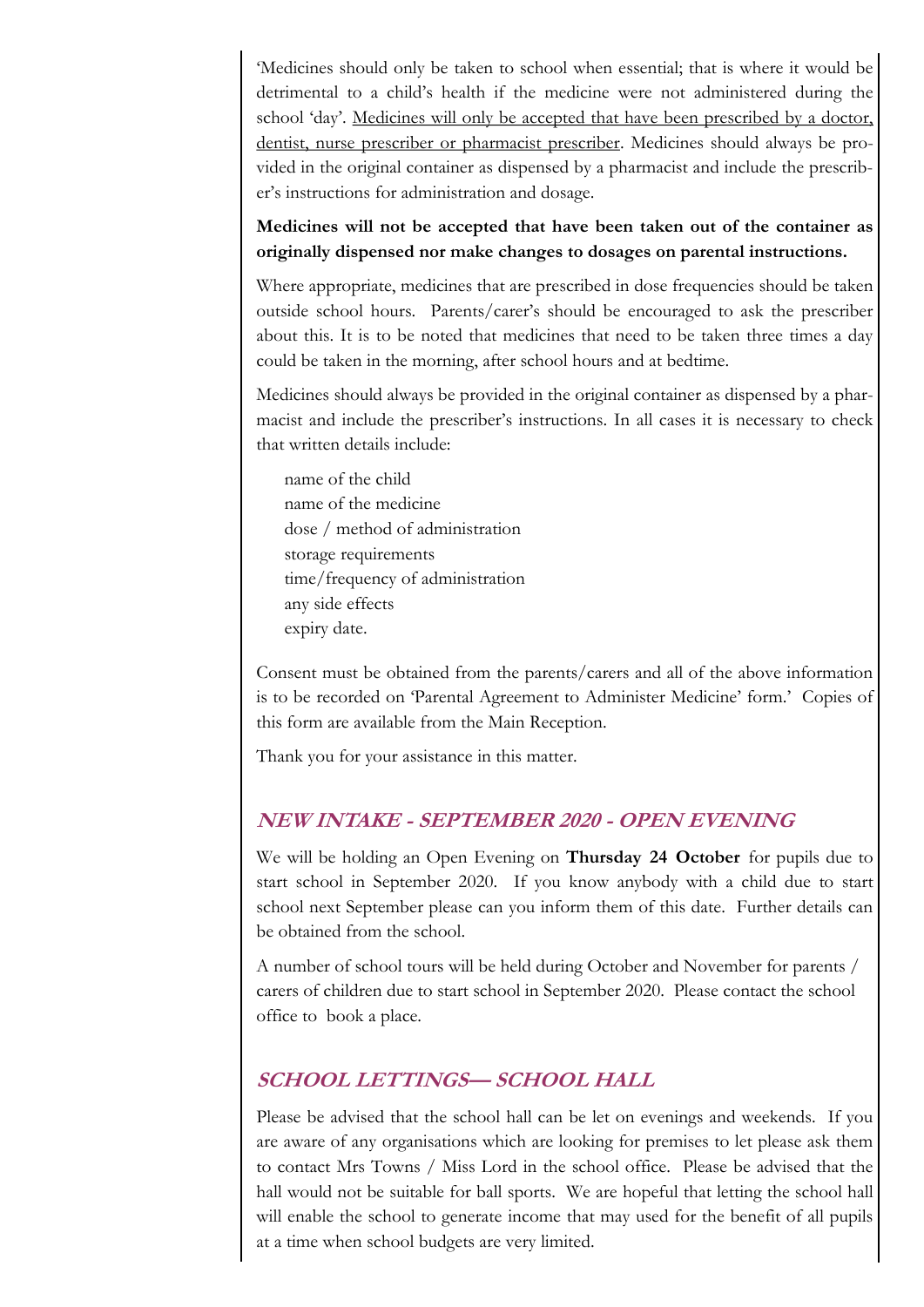### **VISIT FROM GERMAN STUDENTS**

We are pleased that we will once again be welcoming a group of pupils and teachers from our partner school, Laborschule Bielefeld, to the school on Thursday 26 September and Friday 27 September. We are looking forward to their visit.

### **DATES FOR YOUR DIARIES**

**Tuesday 3 September**—Non-Pupil Day **Monday 9 September**— Y6 Appleton Meeting, 9 am **Wednesday 4 September**—return to school for 2019-20 / Friendship Week **Tuesday 10 September**—KS1 Homework Meeting, 2.45 pm **Saturday 14 September**—King John Open Day, 9 am —1 pm **Thursday 19 September**—Year 5 Trip to Stubbers / Appleton Open Day, 6-8 pm **Monday 23 September**—Travelling Book Fair Week **Tuesday 24 September**—Deanes Open Day, 6.30 pm **Tuesday 24 and Thursday 26 September**—Parent Consultations (Years 1—6) **Friday 27 September**— Individual school photos / Happy's Circus **Wednesday 2 October**—Year 1/2 visit to Braintree Museum **Friday 4 October**—Mr Chaplain's Class Assembly **Tuesday 15 and Thursday 17 October**—EYFS Parent Consultations **Monday 21 October**—Mental Health Awareness Week **Friday 25 October**—Mrs Vickery's Class Assembly **Monday 4 November**—Handwriting Week **Wednesday 6 November**—Year 1/2 Parent Involvement Morning **Thursday 14 November**—Year 5/6 Performance **Friday 15 November**—EYFS Parent Involvement (PM) **Friday 29 November and Monday 2 December**— Christmas Bazaar **Wednesday 4 and Friday 6 December**—KS1 Performances (AM) **Tuesday 10 December**—Year 5/6 Visit to Cardfields **Tuesday 10 December**—Year 5/6 Visit to Cardfields **Thursday 12 December**—Year 3/4 Carol Concert at St Peter's Church, 9.30 am **Friday 13 December**—Christmas Jumper Day / Christmas Dinner **Monday 6 January**—Non-Pupil Day **Monday 13 January**—Handwriting Week **Friday 24 January**—Year 3/4 Theatre Visit **Thursday 30 January**—Year 3/4 Parent Involvement Morning